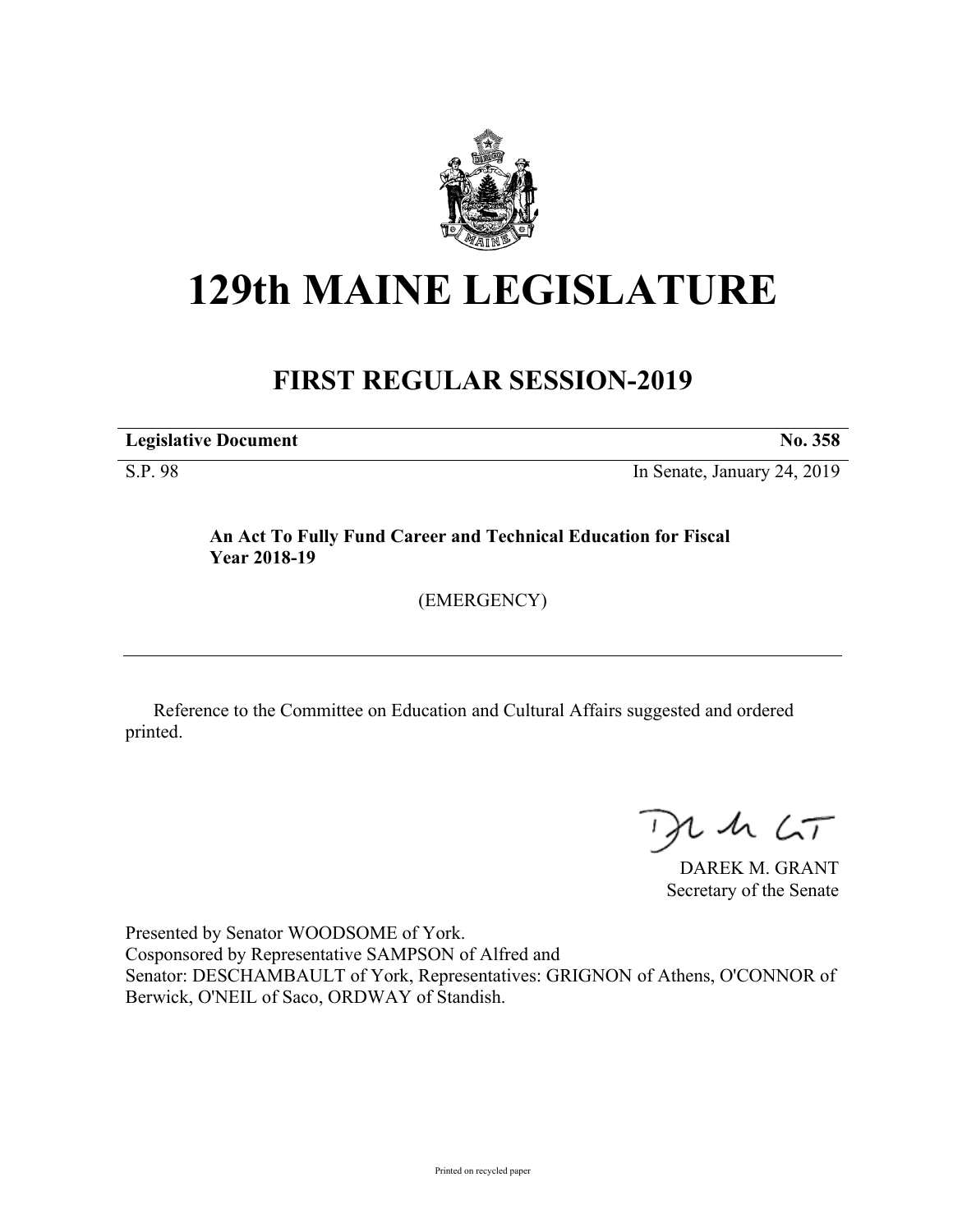**Emergency preamble. Whereas,** acts and resolves of the Legislature do not become effective until 90 days after adjournment unless enacted as emergencies; and

 **Whereas,** this legislation needs to take effect before the expiration of the 90-day period in order to provide the necessary amount of funding required for career and technical education in fiscal year 2018-19 pursuant to Title 20-A, section 15688-A, subsection 1; and

 **Whereas,** in the judgment of the Legislature, these facts create an emergency within the meaning of the Constitution of Maine and require the following legislation as immediately necessary for the preservation of the public peace, health and safety; now, therefore,

- **Be it enacted by the People of the State of Maine as follows:**
- **Sec. 1. PL 2017, c. 446, §3** is amended to read:
- **Sec. 3. Total cost of funding public education from kindergarten to grade 12.** The total cost of funding public education from kindergarten to grade 12 for fiscal
- year 2018-19 is as follows:

| $\sim$ |                                                          |                 |
|--------|----------------------------------------------------------|-----------------|
| 17     |                                                          | 2018-19         |
| 18     |                                                          | <b>TOTAL</b>    |
| 19     | <b>Total Operating Allocation</b>                        |                 |
| 20     |                                                          |                 |
| 21     | Total operating allocation pursuant to the Maine         | \$1,463,639,305 |
| 22     | Revised Statutes, Title 20-A, section 15683              |                 |
| 23     |                                                          |                 |
| 24     | Total adjustments to state subsidy pursuant to           | \$509,865,569   |
| 25     | Title 20-A, section 15689 included in                    |                 |
| 26     | subsidizable costs and total other subsidizable          |                 |
| 27     | costs pursuant to Title 20-A, section 15681-A            |                 |
| 28     |                                                          |                 |
| 29     | <b>Total Operating Allocation and Subsidizable Costs</b> |                 |
| 30     |                                                          |                 |
| 31     | Total operating allocation pursuant to Title 20-A,       | \$1,973,504,874 |
| 32     | section 15683 and total other subsidizable costs         |                 |
| 33     | pursuant to Title 20-A, section 15681-A                  |                 |
| 34     |                                                          |                 |
| 35     | <b>Total Debt Service Allocation</b>                     |                 |
| 36     |                                                          |                 |
| 37     | Total debt service allocation pursuant to Title          | \$96,696,235    |
| 38     | 20-A, section 15683-A                                    |                 |
| 39     |                                                          |                 |
| 40     | <b>Total Adjustments pursuant to Title 20-A, section</b> |                 |
| 41     | 15689                                                    |                 |
|        |                                                          |                 |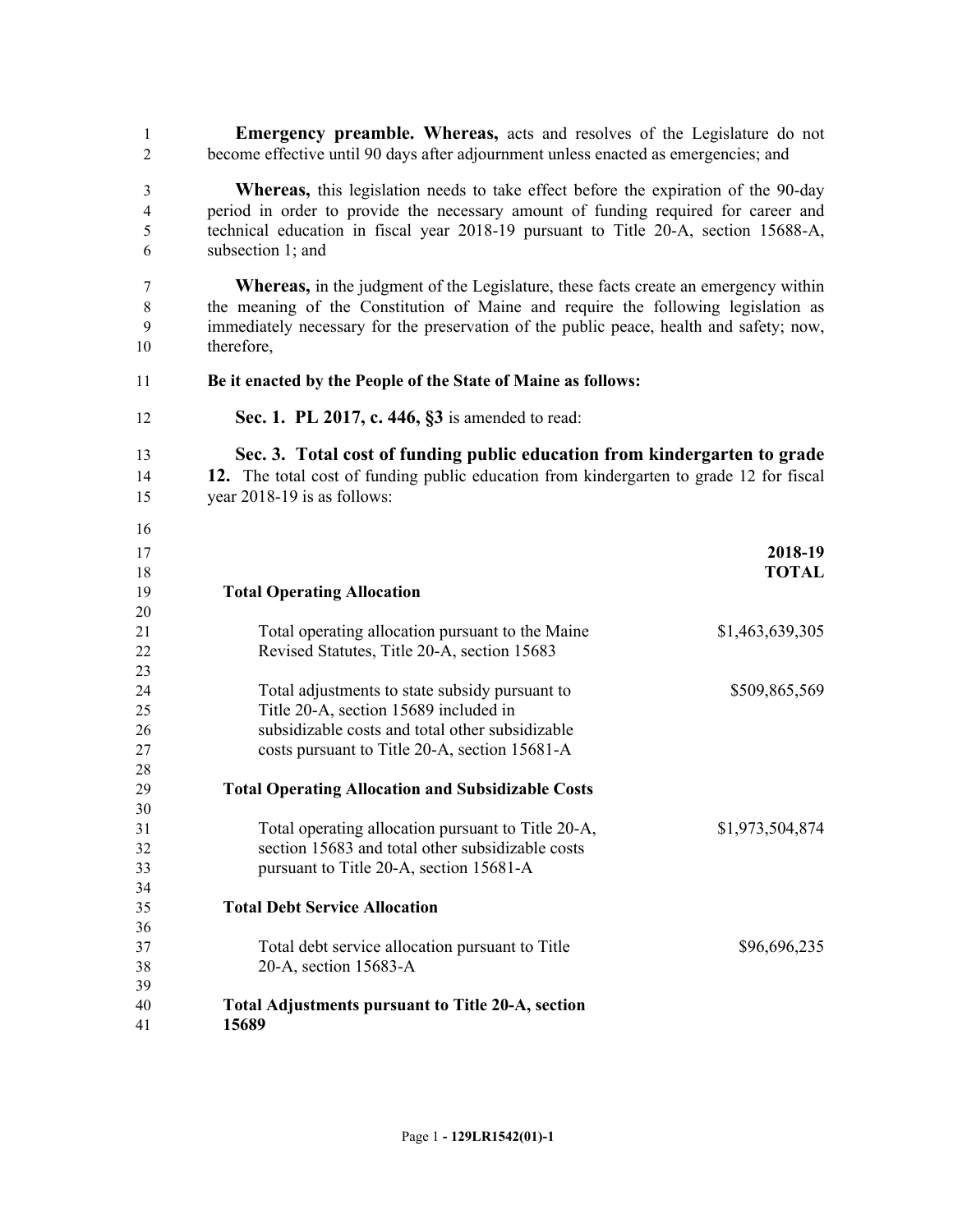| $\mathbf{1}$   |                                                  |              |
|----------------|--------------------------------------------------|--------------|
| $\overline{2}$ | Audit adjustments pursuant to Title 20-A,        | \$250,000    |
| $\mathfrak{Z}$ | section 15689, subsection 4                      |              |
| $\overline{4}$ |                                                  |              |
| $\mathfrak{S}$ | Educating students in long-term drug             | \$391,378    |
| 6              | treatment center adjustments pursuant to Title   |              |
| 7              | 20-A, section 15689, subsection 5                |              |
| 8              |                                                  |              |
| 9              | Regionalization, consolidation and efficiency    | \$4,083,539  |
| 10             | assistance adjustments pursuant to Title 20-A,   |              |
| 11             | section 15689, subsection 9                      |              |
| 12             |                                                  |              |
| 13             | Bus refurbishing program adjustments             | \$180,123    |
| 14             | pursuant to Title 20-A, section 15689,           |              |
| 15             | subsection 13                                    |              |
| 16             |                                                  |              |
| 17             | MaineCare seed payments adjustments              | \$642,466    |
| 18             | pursuant to Title 20-A, section 15689,           |              |
| 19             | subsection 14                                    |              |
| 20             |                                                  |              |
| 21             | Special education budgetary hardship             | \$1,000,000  |
| 22             | adjustment pursuant to Title 20-A, section       |              |
| 23             | 15689, subsection 15                             |              |
| 24             |                                                  |              |
| 25             | Total adjustments to the state share of total    | \$6,547,506  |
| 26             | allocation pursuant to Title 20-A, section 15689 |              |
| 27             |                                                  |              |
| 28             | Targeted Education Funds pursuant to Title 20-A, |              |
| 29             | section 15689-A                                  |              |
| 30             |                                                  |              |
| 31             | Special education costs for state agency         | \$29,737,998 |
| 32             | clients and state wards pursuant to Title 20-A,  |              |
| 33             | section 15689-A, subsection 1                    |              |
| 34             |                                                  |              |
| 35             | Essential programs and services components       | \$300,000    |
| 36             | contract pursuant to Title 20-A, section         |              |
| 37             | 15689-A, subsection 3                            |              |
| 38             |                                                  |              |
| 39             | Education research institute contract pursuant   | \$250,000    |
| 40             | to Title 20-A, section 15689-A, subsection 6     |              |
| 41             |                                                  |              |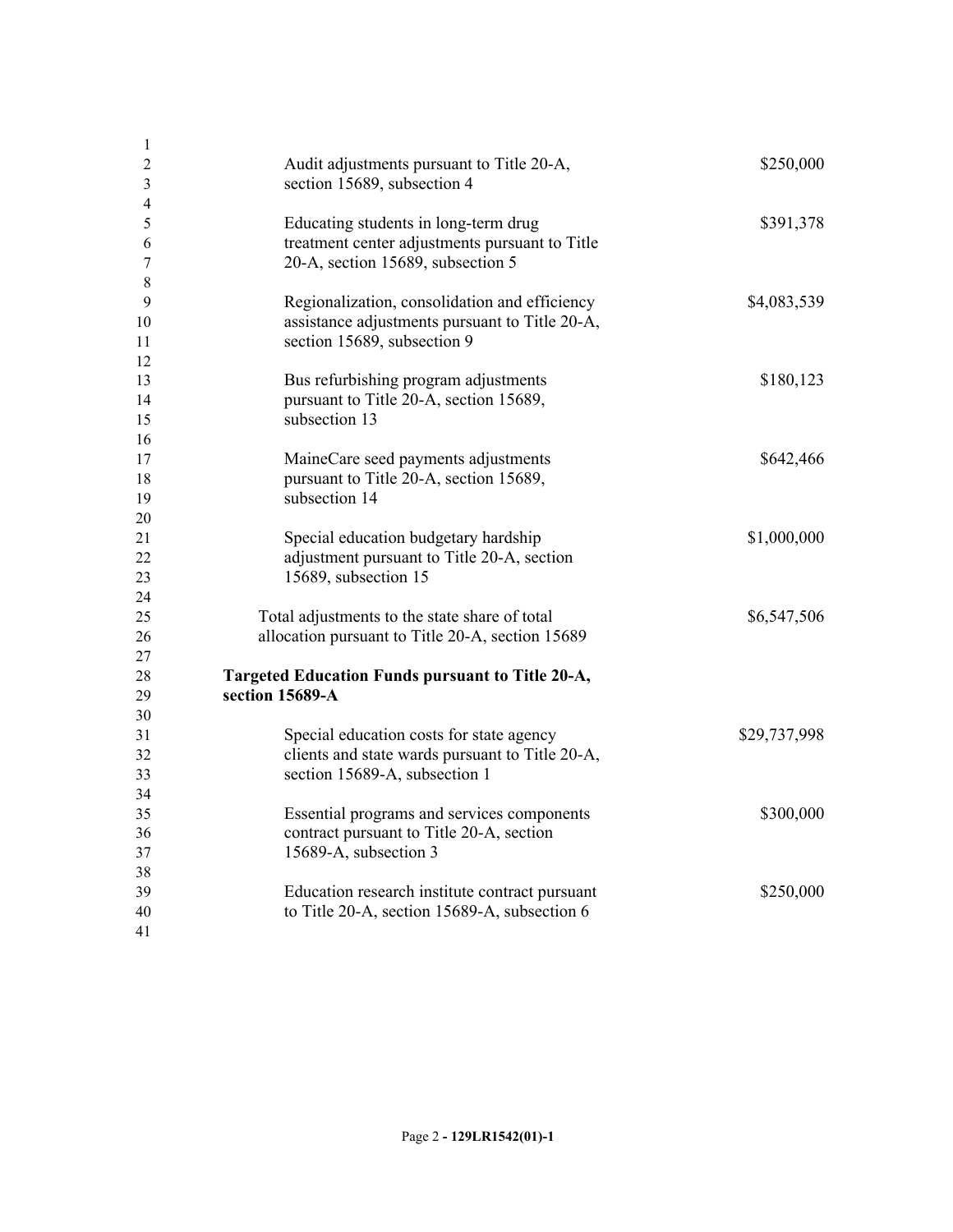| -1<br>$\overline{2}$<br>$\overline{\mathbf{3}}$ | Emergency bus loan pursuant to Title 20-A,<br>section 15689-A, subsection 9                                                           | \$0          |
|-------------------------------------------------|---------------------------------------------------------------------------------------------------------------------------------------|--------------|
| $\overline{4}$<br>5<br>6                        | Data management and support services for<br>essential programs and services pursuant to<br>Title 20-A, section 15689-A, subsection 10 | \$4,926,754  |
| 7                                               |                                                                                                                                       |              |
| 8                                               | Postsecondary course payments pursuant to                                                                                             | \$3,000,000  |
| 9                                               | Title 20-A, section 15689-A, subsection 11                                                                                            |              |
| 10                                              |                                                                                                                                       |              |
| 11                                              | National board certification salary                                                                                                   | \$307,551    |
| 12                                              | supplement pursuant to Title 20-A, section                                                                                            |              |
| 13                                              | 15689-A, subsection 12                                                                                                                |              |
| 14                                              |                                                                                                                                       |              |
| 15                                              | Learning through technology program                                                                                                   | \$14,114,965 |
| 16                                              | pursuant to Title 20-A, section 15689-A,                                                                                              |              |
| 17                                              | subsection 12-A                                                                                                                       |              |
| 18                                              |                                                                                                                                       |              |
| 19                                              | Jobs for Maine's Graduates including college                                                                                          | \$3,545,379  |
| 20                                              | pursuant to Title 20-A, section 15689-A,                                                                                              |              |
| 21                                              | subsection 13                                                                                                                         |              |
| $\overline{22}$                                 |                                                                                                                                       |              |
| 23                                              | Maine School of Science and Mathematics                                                                                               | \$3,615,347  |
| 24                                              | pursuant to Title 20-A, section 15689-A,                                                                                              |              |
| 25                                              | subsection 14                                                                                                                         |              |
| 26                                              |                                                                                                                                       |              |
| 27                                              | Maine Educational Center for the Deaf and                                                                                             | \$7,769,215  |
| 28                                              | Hard of Hearing pursuant to Title 20-A,                                                                                               |              |
| 29                                              | section 15689-A, subsection 15                                                                                                        |              |
| 30                                              |                                                                                                                                       |              |
| 31                                              | Transportation administration pursuant to                                                                                             | \$389,890    |
| 32                                              | Title 20-A, section 15689-A, subsection 16                                                                                            |              |
| 33                                              |                                                                                                                                       |              |
| 34                                              | Special education for juvenile offenders                                                                                              | \$382,418    |
| 35                                              | pursuant to Title 20-A, section 15689-A,                                                                                              |              |
| 36                                              | subsection 17                                                                                                                         |              |
| 37                                              |                                                                                                                                       |              |
| 38                                              | Center of Excellence for At-risk Students                                                                                             | \$152,000    |
| 39                                              | pursuant to Title 20-A, section 15689-A,                                                                                              |              |
| 40                                              | subsection 20                                                                                                                         |              |
| 41                                              |                                                                                                                                       |              |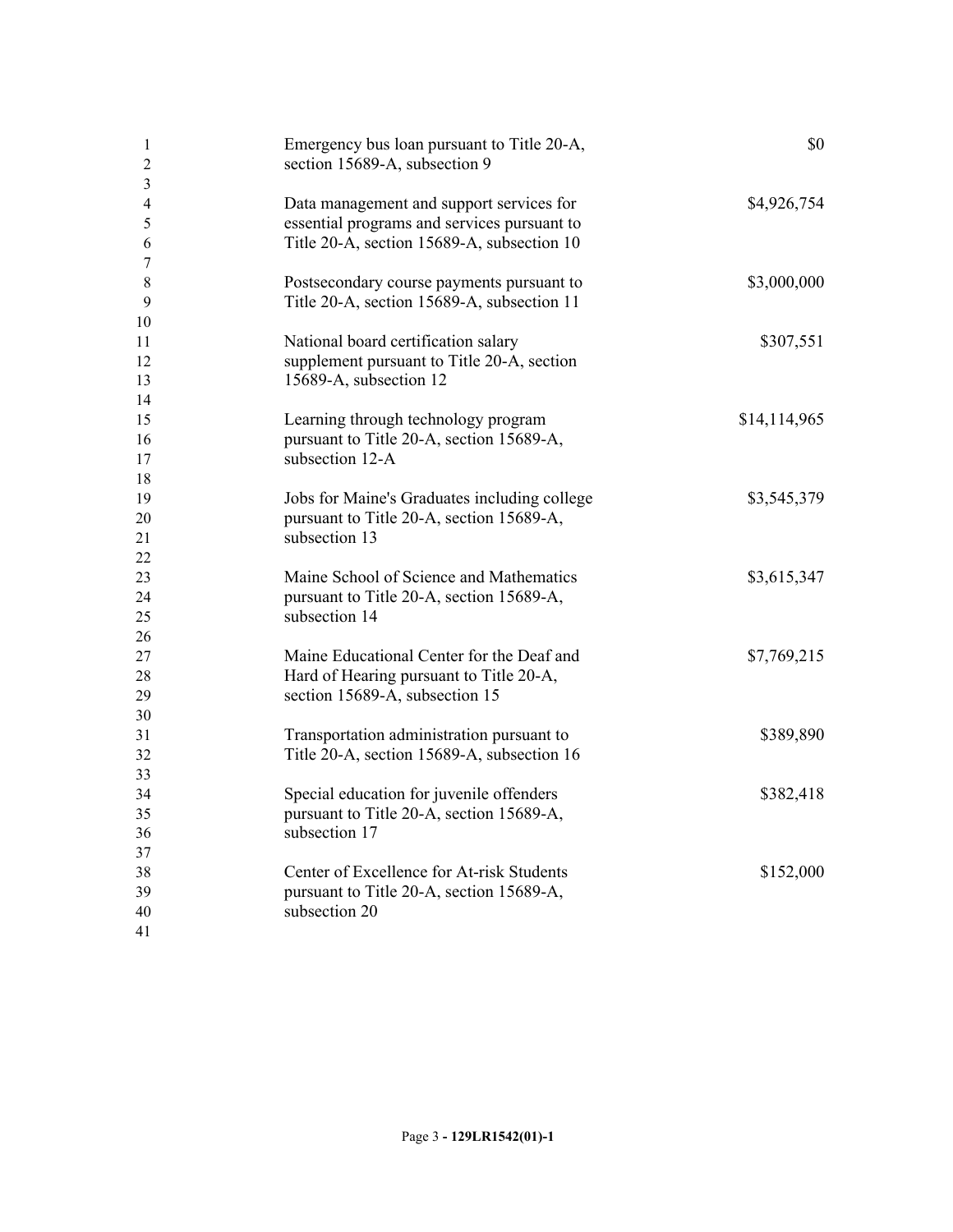| 1<br>$\overline{2}$<br>$\mathfrak{Z}$ | Fund for the Efficient Delivery of<br>Educational Services pursuant to Title 20-A,<br>section 15689-A, subsection 21                           | \$0                          |
|---------------------------------------|------------------------------------------------------------------------------------------------------------------------------------------------|------------------------------|
| $\overline{4}$<br>5<br>6<br>7         | Comprehensive early college programs<br>funding (bridge year program) pursuant to<br>Title 20-A, section 15689-A, subsection 23                | \$1,000,000                  |
| 8<br>9<br>10<br>11<br>12              | Community school pilots (3 pilot projects for<br>5 years) pursuant to Title 20-A, section<br>15689-A, subsection 25                            | \$50,000                     |
| 13<br>14<br>15<br>16                  | Maine School for Marine Science,<br>Technology, Transportation and Engineering<br>pursuant to Title 20-A, section 15689-A,<br>subsection 26    | \$320,414                    |
| 17<br>18<br>19<br>20                  | Total targeted education funds pursuant to Title<br>20-A, section 15689-A                                                                      | \$69,861,931                 |
| 21<br>22<br>23                        | Enhancing student performance and opportunity<br>pursuant to Title 20-A, section 15688-A and section<br>15672, subsection 1-D                  |                              |
| 24<br>25<br>26<br>27                  | Career and technical education costs pursuant<br>to Title 20-A, section 15688-A, subsection 1                                                  | \$53,500,000<br>\$54,500,000 |
| 28<br>29<br>30                        | Career and technical education middle school<br>costs pursuant to Title 20-A, section 15672,<br>subsection 1-D                                 | \$500,000                    |
| 31<br>32<br>33<br>34<br>35            | College transitions programs through adult<br>education college readiness programs<br>pursuant to Title 20-A, section 15688-A,<br>subsection 2 | \$450,000                    |
| 36<br>37<br>38                        | New or expanded public preschool pursuant<br>to Title 20-A, section 15688-A, subsection 4                                                      | \$0                          |
| 39<br>40<br>41<br>42                  | School improvement and support pursuant to<br>Title 20-A, section 15688-A, subsection 5                                                        | \$0                          |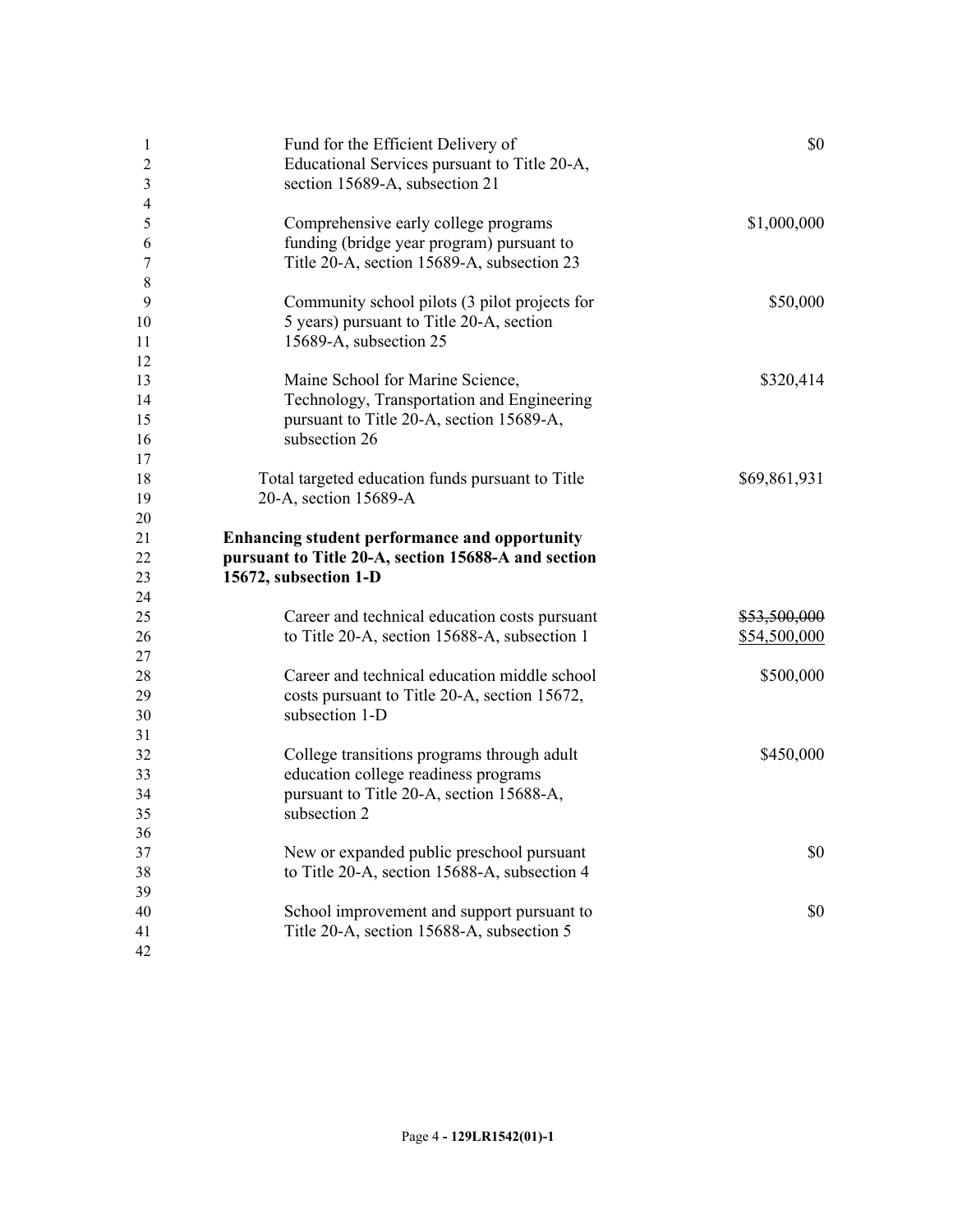| 1<br>$\overline{2}$<br>3<br>4 | National industry standards for career and<br>technical education pursuant to Title 20-A,<br>section 15688-A, subsection 6 | \$2,000,000                  |
|-------------------------------|----------------------------------------------------------------------------------------------------------------------------|------------------------------|
| 5<br>6                        | Total enhancing student performance and<br>opportunity pursuant to Title 20-A, section                                     | \$56,450,000<br>\$57,450,000 |
| 7<br>8                        | 15688-A and section 15672, subsection 1-D                                                                                  |                              |
| 9                             | <b>Total Cost of Funding Public Education from</b>                                                                         |                              |
| 10                            | <b>Kindergarten to Grade 12</b>                                                                                            |                              |
| 11                            |                                                                                                                            |                              |
| 12                            | Total cost of funding public education from                                                                                | \$2,203,060,546              |
| 13                            | kindergarten to grade 12 for fiscal year                                                                                   | \$2,204,060,546              |
| 14                            | pursuant to Title 20-A, chapter 606-B, not                                                                                 |                              |
| 15                            | including normal retirement costs                                                                                          |                              |
| 16                            |                                                                                                                            |                              |
| 17                            | Total normal cost of teacher retirement                                                                                    | \$46,519,107                 |
| 18                            |                                                                                                                            |                              |
| 19                            | Total cost of funding public education from                                                                                | \$2,249,579,653              |
| 20                            | kindergarten to grade 12 for fiscal year                                                                                   | \$2,250,579,653              |
| 21                            | pursuant to Title 20-A, chapter 606-B,                                                                                     |                              |
| 22                            | including normal retirement costs                                                                                          |                              |
| 23                            |                                                                                                                            |                              |
| 24                            | Total cost of state contribution to unfunded                                                                               | \$181,527,833                |
| 25                            | actuarial liabilities of the Maine Public                                                                                  |                              |
| 26                            | Employees Retirement System that are                                                                                       |                              |
| 27                            | attributable to teachers, retired teacher health                                                                           |                              |
| 28                            | insurance and retired teacher life insurance                                                                               |                              |
| 29                            | for fiscal year 2018-19 pursuant to Title 5,                                                                               |                              |
| 30<br>31                      | chapters 421 and 423, excluding the normal<br>cost of teacher retirement                                                   |                              |
| 32                            |                                                                                                                            |                              |
| 33                            | Total cost of funding public education from                                                                                | \$2,431,107,486              |
| 34                            | kindergarten to grade 12, plus state                                                                                       | \$2,432,107,486              |
| 35                            | contributions to the unfunded actuarial                                                                                    |                              |
| 36                            | liabilities of the Maine Public Employees                                                                                  |                              |
| 37                            | Retirement System that are attributable to                                                                                 |                              |
| 38                            | teachers, retired teacher health insurance and                                                                             |                              |
| 39                            | retired teacher life insurance for fiscal year                                                                             |                              |
| 40                            | 2018-19 pursuant to Title 5, chapters 421 and                                                                              |                              |
| 41                            | 423                                                                                                                        |                              |
| 42                            | Sec. 2. PL 2017, c. 446, §4 is amended to read:                                                                            |                              |
| 43                            | Local and state contributions to total cost of funding public<br>Sec. 4.                                                   |                              |
| 44                            | education from kindergarten to grade 12. The local contribution and the state                                              |                              |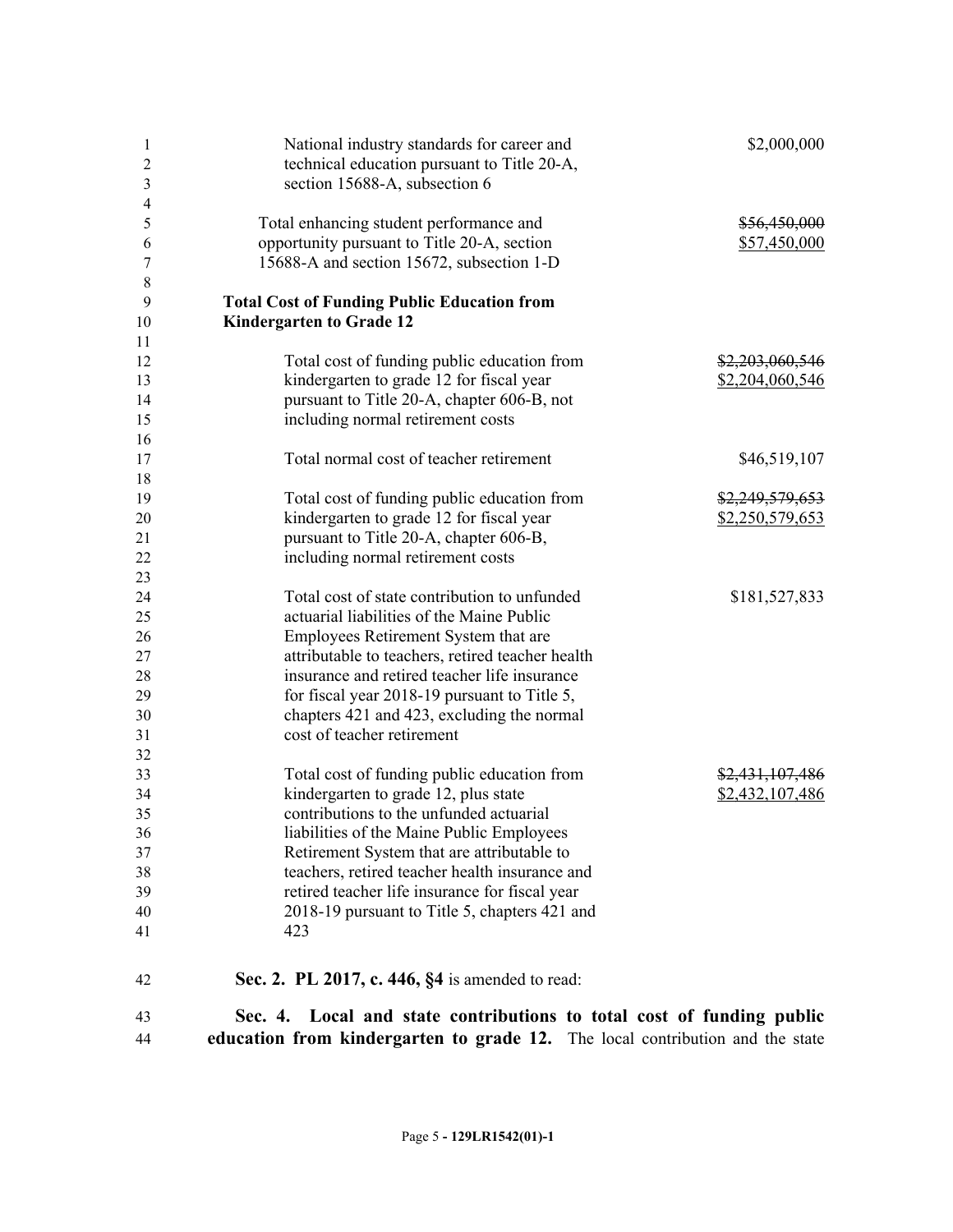| $\mathbf{1}$<br>$\overline{2}$ | contribution appropriation provided for general purpose aid for local schools for the fiscal<br>year beginning July 1, 2018 and ending June 30, 2019 is calculated as follows: |                 |                 |  |
|--------------------------------|--------------------------------------------------------------------------------------------------------------------------------------------------------------------------------|-----------------|-----------------|--|
| 3                              |                                                                                                                                                                                |                 |                 |  |
| 4                              |                                                                                                                                                                                | 2018-19         | 2018-19         |  |
| 5                              |                                                                                                                                                                                | <b>LOCAL</b>    | <b>STATE</b>    |  |
| 6                              | <b>Local and State Contributions to the</b>                                                                                                                                    |                 |                 |  |
| 7                              | <b>Total Cost of Funding Public Education</b>                                                                                                                                  |                 |                 |  |
| 8                              | from Kindergarten to Grade 12                                                                                                                                                  |                 |                 |  |
| 9                              |                                                                                                                                                                                |                 |                 |  |
| 10                             | Local and state contributions to the total                                                                                                                                     | \$1,134,201,570 | \$1,115,378,083 |  |
| 11                             | cost of funding public education from                                                                                                                                          |                 | \$1,116,378,083 |  |
| 12                             | kindergarten to grade 12 pursuant to the                                                                                                                                       |                 |                 |  |
| 13<br>14                       | Maine Revised Statutes, Title 20-A,                                                                                                                                            |                 |                 |  |
| 15                             | section 15683, subject to statewide<br>distributions required by law                                                                                                           |                 |                 |  |
| 16                             |                                                                                                                                                                                |                 |                 |  |
| 17                             | State contribution to the total cost of                                                                                                                                        |                 | \$181,527,833   |  |
| 18                             | unfunded actuarial liabilities of the                                                                                                                                          |                 |                 |  |
| 19                             | Maine Public Employees Retirement                                                                                                                                              |                 |                 |  |
| 20                             | System that are attributable to teachers,                                                                                                                                      |                 |                 |  |
| 21                             | teacher retirement health insurance and                                                                                                                                        |                 |                 |  |
| 22                             | teacher retirement life insurance for                                                                                                                                          |                 |                 |  |
| 23                             | fiscal year 2018-19 pursuant to Title 5,                                                                                                                                       |                 |                 |  |
| 24                             | chapters 421 and 423 excluding the                                                                                                                                             |                 |                 |  |
| 25                             | normal cost of teacher retirement                                                                                                                                              |                 |                 |  |
| 26                             |                                                                                                                                                                                |                 |                 |  |
| 27                             | State contribution to the total cost of                                                                                                                                        |                 | \$1,296,905,916 |  |
| 28                             | funding public education from                                                                                                                                                  |                 | \$1,297,905,916 |  |
| 29                             | kindergarten to grade 12 plus state                                                                                                                                            |                 |                 |  |
| 30                             | contribution to the total cost of                                                                                                                                              |                 |                 |  |
| 31                             | unfunded actuarial liabilities of the                                                                                                                                          |                 |                 |  |
| 32                             | Maine Public Employees Retirement                                                                                                                                              |                 |                 |  |
| 33                             | System that are attributable to teachers,                                                                                                                                      |                 |                 |  |
| 34                             | teacher retirement health insurance and                                                                                                                                        |                 |                 |  |
| 35                             | teacher retirement life insurance                                                                                                                                              |                 |                 |  |
| 36                             | pursuant to Title 5, chapters 421 and                                                                                                                                          |                 |                 |  |
| 37                             | 423                                                                                                                                                                            |                 |                 |  |
|                                |                                                                                                                                                                                |                 |                 |  |

38 **Sec. 3. Appropriations and allocations.** The following appropriations and 39 allocations are made.

#### 40 **EDUCATION, DEPARTMENT OF**

#### 41 **General Purpose Aid for Local Schools 0308**

42 Initiative: Provides one-time funding to fully fund the cost of career and technical 43 education in fiscal year 2018-19 pursuant to the Maine Revised Statutes, Title 20-A, 44 section 15688-A, subsection 1.